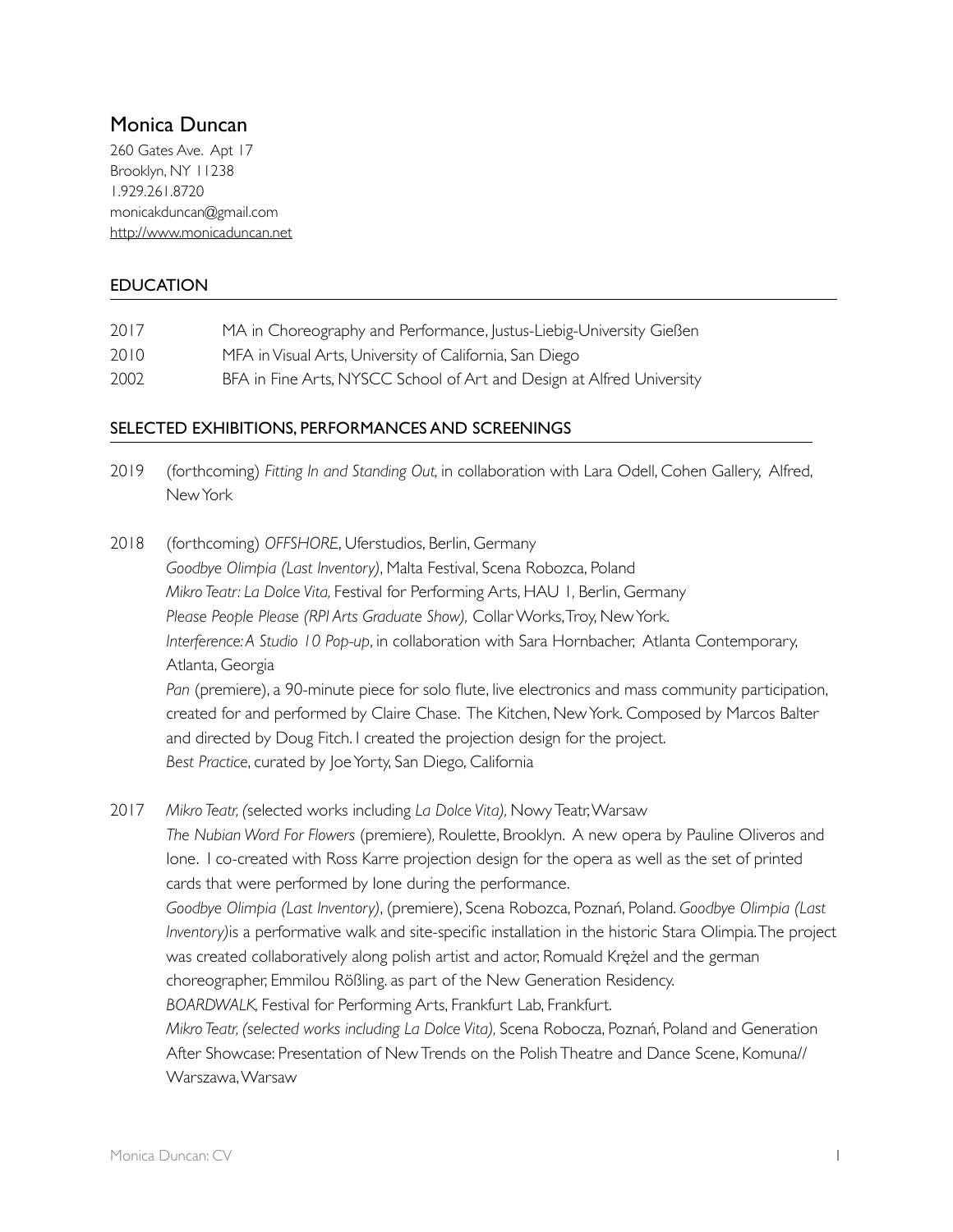2016 *Mikro Teatr Final, (selected works including, La Dolce Vita),* Komuna//Warszawa, Warsaw, Poland *Mikro Teatr, (selected works including, La Dolce Vita),* 21. Theatre Confrontations Festival, Lublin *Mikro Teatr 3, La Dolce Vita (premiere),* Komuna//Warszawa, Warsaw, Poland. *La Dolce Vita* is a 16 minute participatory performance that addresses the economics of art and its direct impact on the creative process. It was commissioned as part of the year-long *Mikro Theatr* project curated by Tomasz Plata in which selected artists were asked to create a 16 minute "microtheater" work under very specific conditions: maximum 4 people, 4 lights, 2 microphones, 1 projector and 1 prop that fits in a suitcase.

*Irrational Exhibits 9: Reports from the Field,* Los Angeles Contemporary Exhibitions, Los Angeles *BOARDWALK* (MA Thesis Performance - premiere), Probebühne II, Justus-Liebig-Universität Gießen *Martenot's Wave*, OpenICE, Abrons Art Center, New York. a staged concert drama about the history and invention of the Ondes Martenot instrument co-conceived by director/percussionist Ross Karre and composer Suzanne Farrin. I created video for the overall projection design.

- 2015 *HomeLA away*, curated by Rebecca Bruno and Chris Herde, 400 S. 2nd St. Brooklyn, New York *MASSES AND SWARMS,* curated by Seth Watter and presented by Magic Lantern Cinema, Cable Car Cinema, Providence, Rhode Island and UnionDocs, Brooklyn, New York *Rough Proposals,* Mousonturm, Frankfurt, Germany *Theatermaschine 2015 Festival*, Justus-Liebig-Universität Gießen, Germany *Civic Statues Unfrozen for One Hour: Clothed Women and Unarmed Men* (reprise screening), The Container, Los Angeles, California *Mailbox,* Grünbergerstr. 12, curated by Florian Seel, Gießen, Germany *Wilsonstraße*, zeitraumexit, Mannheim, Germany
- 2014 *Diskurs '14 Festival:* Strategien und Strukturen, Giessen, Germany Lange Theaternacht, Stadttheater Gießen, Germany *CuP Pieces,* Mousonturm, Frankfurt, Germany *CHEESE* (premiere), Theatermaschine 1714 Festival, Justus-Liebig-Universität Gießen, Germany
- 2013 *OFFSHORE* (premiere), an hour-long interdisciplinary performance for small music ensemble and video, developed with composer Martin Hiendl. The project is commissioned by the International Contemporary Ensemble in New York City through their ICElab commission grant and it was premiered by members of ICE at Roulette in Brooklyn, New York in December 10, 2013 *Tanz – Video – Performance* , Kulturhaus Dock 4, Kassel, Germany *OFFSHORE & other works by Martin Hiendl and Monica Duncan*, The Kitchen, New York
- 2012 *Displace, Person, Thing*, Parkhaus Projects, Berlin, Germany *Tiefgrund4*, Salon Bruit, Berlin, Germany
- 2011 *This Old House,* curated by Glenna Jennings, 2989 N. Victoria Drive, Alpine, California *Rochester Knocking,* a multimedia performance, CSUSM, San Marcos, California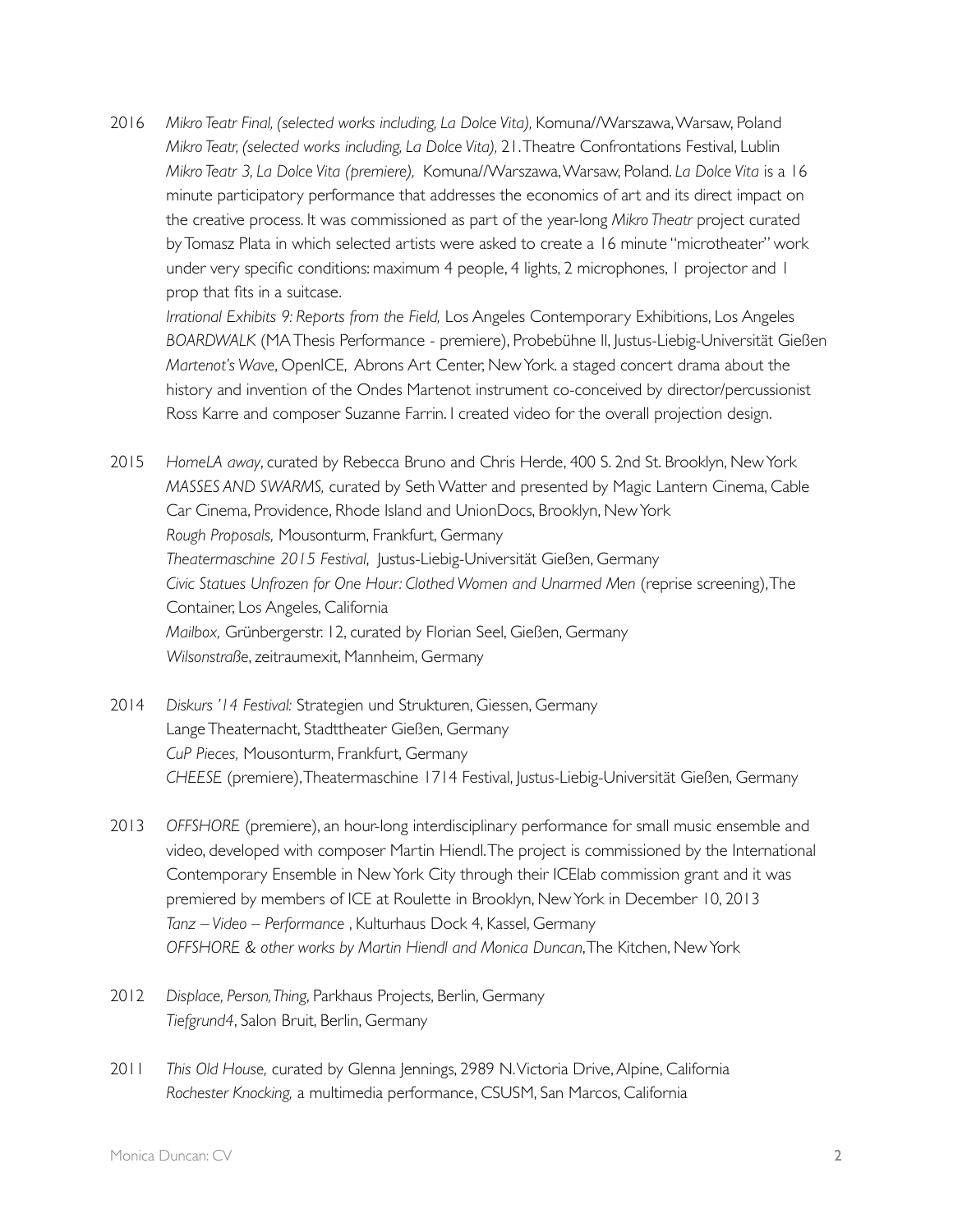*Object-Orientation: Bodies and/as Things*, Cerritos College Art Gallery, Norwalk, California *GUTTED, Los Angeles Contemporary Exhibitions*, Los Angeles, California *Irrational Exhibits*, Track 16 Gallery, Los Angeles, California *The Library Niche*, University of Virginia, Charlottesville, Virginia

- 2010 *Good Mourning California,* The Periscope Project, San Diego, California *Perform! Now! Festival*, Los Angeles, California *Camuflajes*, Museo del Patrimonio Municipal, Malaga, Spain *Arts in Action Festival,* UCSD, La Jolla, California *Confluent Forms,* Francis Parker School, San Diego, California *Gutted,* Annual Benefit for Los Angeles Contemporary Exhibitions, Los Angeles, California
- 2009 *Towards Readiness,* MFA Thesis Show, VAF Gallery @ UCSD, La Jolla, California *Camuflajes,* La Casa Encendida, Madrid, Spain *I Feel Different,* Los Angeles Contemporary Exhibitions, Los Angeles, California *Between History and Memory*, Herron School of Art and Design, Indianapolis, Indiana *Le Flash,* Atlanta Celebrates Photography, Marcia Wood Gallery, Atlanta, Georgia *Palimpsest Portraits,* Marcia Wood Gallery, Atlanta, Georgia *GLAMFA 2009*, California State University Long Beach, Long Beach, California *Civic Statues Unfrozen for One Hour: Clothed Women and Unarmed Men,* Los Angeles, California *The Dark Tower,* compactspace, Los Angeles, California *Magnetic Landscape,* Columbus Museum, Columbus, Georgia *Context Video,* a series by Brian Block at Monkeytown, Brooklyn, New York
- 2008 *Hollywould*, LA Freewaves 11th Festival of New Media Arts, Los Angeles, California *Prelude in Parts*, Marcuse Gallery, University of California, San Diego, La Jolla, California *Counter Hues*, Mira Mesa College, San Diego, California *This Just In,* Marcia Wood Gallery, Atlanta, Georgia *Electro-Scuro*, Atlanta, Georgia
- 2007 *click/shift/enter,* Marcia Wood Gallery, Atlanta, Georgia *Insatiable Streams*, BS1 Contemporary Art Center, Beijing, China *Two Nights of Film Projection – Second Nature*, Fette's Gallery, Los Angeles, New York *Fingers + Codes: The Contemporary Portrait,* Eyedrum Music and Art Gallery, Atlanta, Georgia *Recordings,* Atlanta Contemporary Art Center, Atlanta, Georgia *The Perpetual Body,* [PAM] Cinema-Scope, Scope New York, New York
- 2006 *Monica Duncan : Video Work*, "[PAM] Cinema-Scope", Scope Miami, Miami, Florida *Glitch*, LACMA, Los Angeles, California *Technologized Bodies/Embodied Technologies,* Boston CAA Conference at Art Interactive Gallery, Boston, Massachusetts and Silverlake Film Festival, Arclight, Hollywood, California *Resolutions '06*, Hallwalls, Buffalo, New York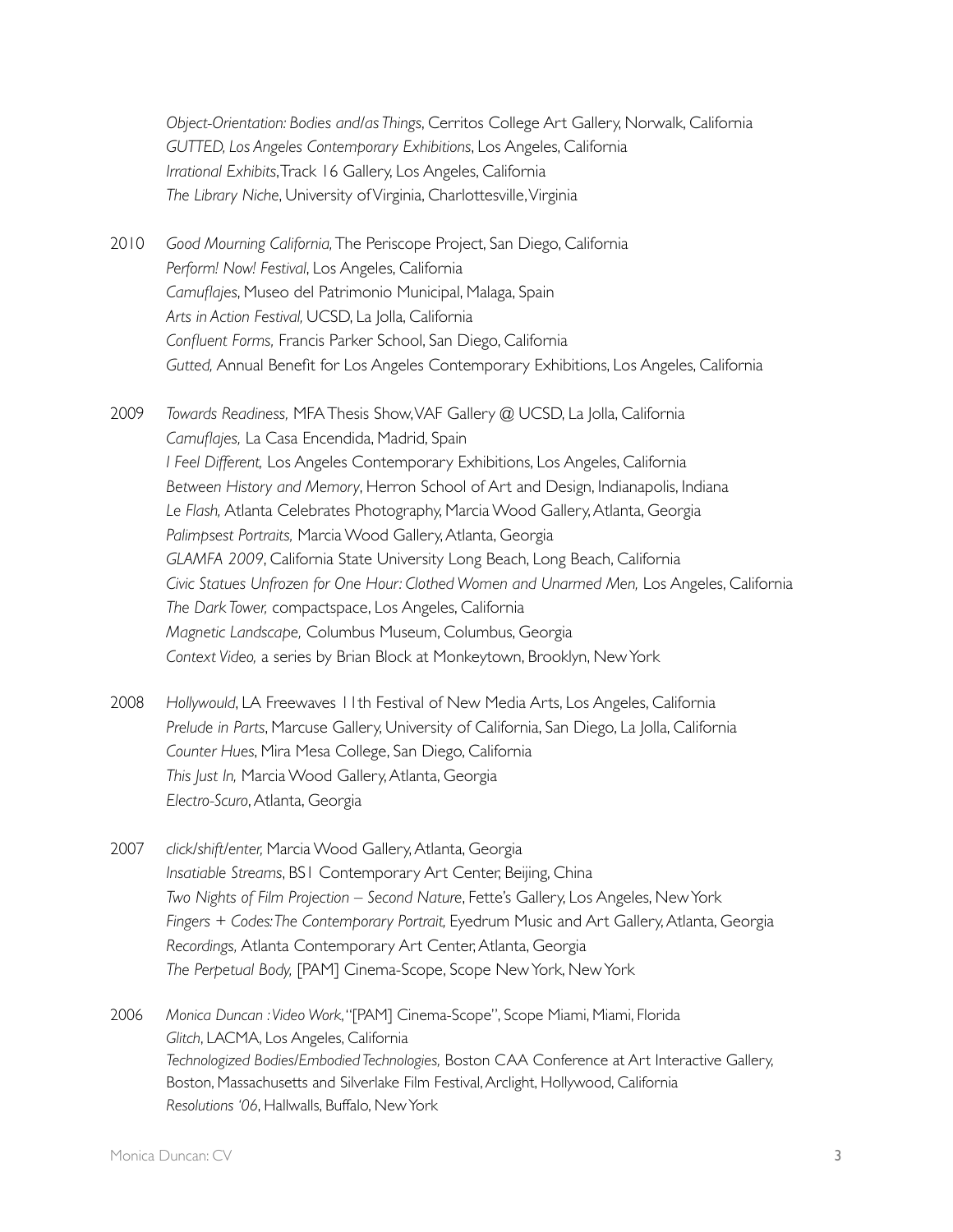### TEACHING APPOINTMENTS

- 2016 Lecturer, Institute for Applied Theater Studies, Justus-Liebig-Universität Gießen Taught Courses: Choreography & the Moving Image (Summer 2016)
- 2011 Lecturer, San Diego State University, San Diego California Taught Courses: Dance Production II (Choreography for the Camera) (Spring 2011)
- 10-11 Lecturer, California State University San Marcos, San Marcos, California Taught Courses: Advanced Video Production (Spring 2010 / 2011), Survey of World Cinema (Fall 2010/Spring 2011), Dance and Visual Media (Fall 2010)
- 07-10 Teaching Assistant, (Jean-Pierre Gorin, Babette Mangolte, Ricardo Dominguez, Michael Trigilio), University of California San Diego, La Jolla, California Taught courses: Fantasy in Film (Summer 2010), Film in Social Context (Spring 2010), Hard Look at the Movies (Winter 2010), Director Series (Fall 2009), Intro to Media (Spring 2009), Introduction to Art-Making: Motion and Time-based Work (Winter 2009), Intro to Digital Photography (Winter 2008), History of Film (Fall 2007/2008)
- 04-06 Artist-in-Residence, Digital Video Department, Atlanta College of Art, Atlanta, Georgia Taught courses: Experimental Video (Spring 2005/2006), Digital Video I (Spring 2006), Video Production 1 (Fall 2004/2005, Spring 2005), Video Production II (Fall 2004/2005)
- '01-'07 *Assistant to the Director and Co-instructor,* Experimental Television Center International Summer Workshop, Owego, New York Provided technical and conceptual support. Handled administrative duties such as planning readings/ assignments, and scheduling system time slots. Supported students navigating the analog and digital video/audio systems.

#### PROFESSIONAL EXPERIENCE

2017- present *Co-founder, Producer, Instructor,* Cutting Bird, Brooklyn, New York Cutting Bird is a media collective created by Merve Kayan, Monica Duncan and Adele Fournet which focuses on live arts documentation, video content creation for museums and non-profit institutions and training in video production. [www.cuttingbird.com](http://www.cuttingbird.com)

#### ARTIST LECTURES/WORKSHOPS

- 2018 Artist Lecture and Premiere Demo, Georgia State University, Atlanta, Georgia
- 2017 Artist Lecture and Video Documentation Workshops, Hunter College, New York City
- 2015 Artist Lecture and Performance Workshop, University of Dayton, Dayton, Ohio
- 2014 Artist Lecture and Studio MFA Studio visits, Georgia State University, Atlanta, Georgia
- 2013 Guest Artist, Collaboration course, Bruce High Quality Foundation University, New York City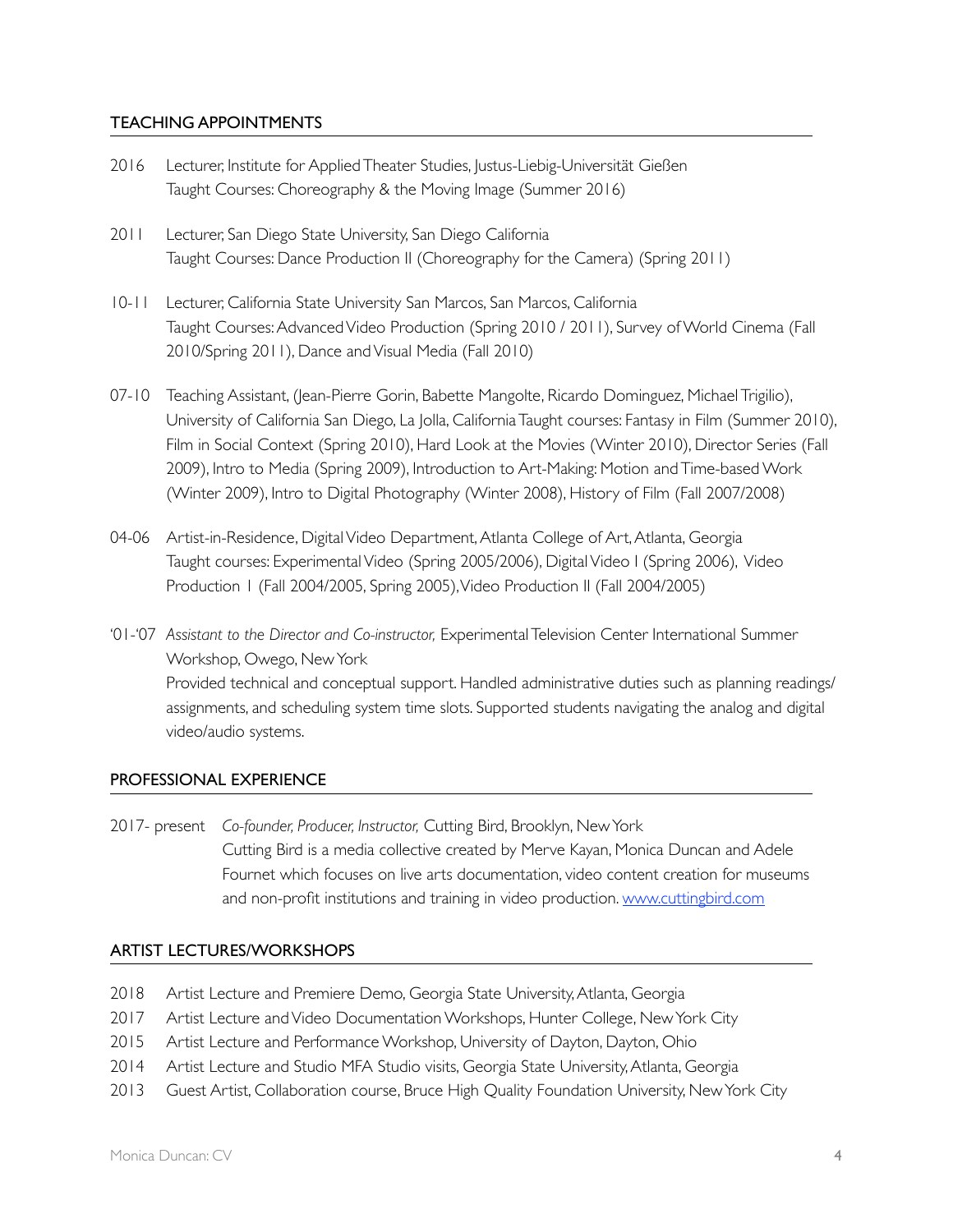- 2011 Artist Lecture, University of Dayton, Dayton, Ohio
- 2010 Artist Lecture, The Periscope Project, San Diego, California
- 2009 Artist Lecture, Marcia Wood Gallery, Atlanta, Georgia Artist Lecture, Performance for Camera course, University of California, San Diego, California
- 2006 Max/MSP/Jitter Instruction, Experimental Media Course, Georgia Tech, Atlanta, Georgia Artist Lecture, "Performance-based Camouflage Videos", (with Lara Odell) Camouflage: Art, Science, and Popular Culture Conference, University of Northern Iowa, Cedar Falls, Iowa

## GRANTS/AWARDS/RESIDENCIES

- 2018 (forthcoming) Artist Residency, Institute for Electronic Arts, Alfred, New York Artist Residency (with Senem Pirler), Signal Culture, Owego, New York
- 2017 Artist Residency, "New Generation Residency," Scena Robocza, Poznań, Poland Artist Residency, Signal Culture, Owego, New York
- 2016 Project and Travel Grant for "La Dolce Vita", Mikro Teatr program, Goethe Institute Warsaw
- 2014 Artist Residency, Signal Culture, Owego, New York
- 2014 DAAD Graduate Study Scholarship (2014-15 academic year), DAAD, Bonn, Germany
- 2013 DAAD Graduate Study Scholarship (2013-14 academic year), DAAD, Bonn, Germany
- 2012 ICElab Commission, with Martin Hiendl, International Contemporary Ensemble, New York
- 2011 Artist Residency, Experimental Television Center, Owego, New York
- 2010 Waggaman Media Grant, UCSD Visual Arts Department, La Jolla, California
- 2009 Russell Grant, UCSD Visual Arts Department, La Jolla, California
- 02-07 Artist Residency, Experimental Television Center, Owego, New York

## PUBLICATIONS - PRINT AND ONLINE

- 2012 "El camuflaje en las artes" [28:20 documentary for television], La aventura del Saber, RTVE.es [<http://www.rtve.es/alacarta/videos/la-aventura-del-saber/aventura-del-saber-camuflajeartes/](http://www.rtve.es/alacarta/videos/la-aventura-del-saber/aventura-del-saber-camuflajeartes/) 1431846/>
- 2011 Object-Orientation: Bodies and/as Things, exhibition catalogue, Cerritos College Art Gallery, California
- 2010 ETC: 1969-2009, a five DVD anthology set of works created by over 100 artists who have worked in Residence here during the last 40 years. The boxset is distributed by Electronic Arts Intermix.
- 2009 CAMOUPEDIA: A Compendium of Research on Art, Architecture and Camouflage. Dysart, IA: Bobolink Books I Feel Different, exhibition catalogue, Los Angeles Contemporary Exhibitions, Los Angeles, California Camuflages, exhibition catalogue, La Casa Encendida, Madrid, Spain
- 2008 HollyWould Video Pixeltown, Mideo excerpts and Writing] KCET, <http://kcet.org/local/blogs/pixeltown/2008/10/hollywould-video.html>